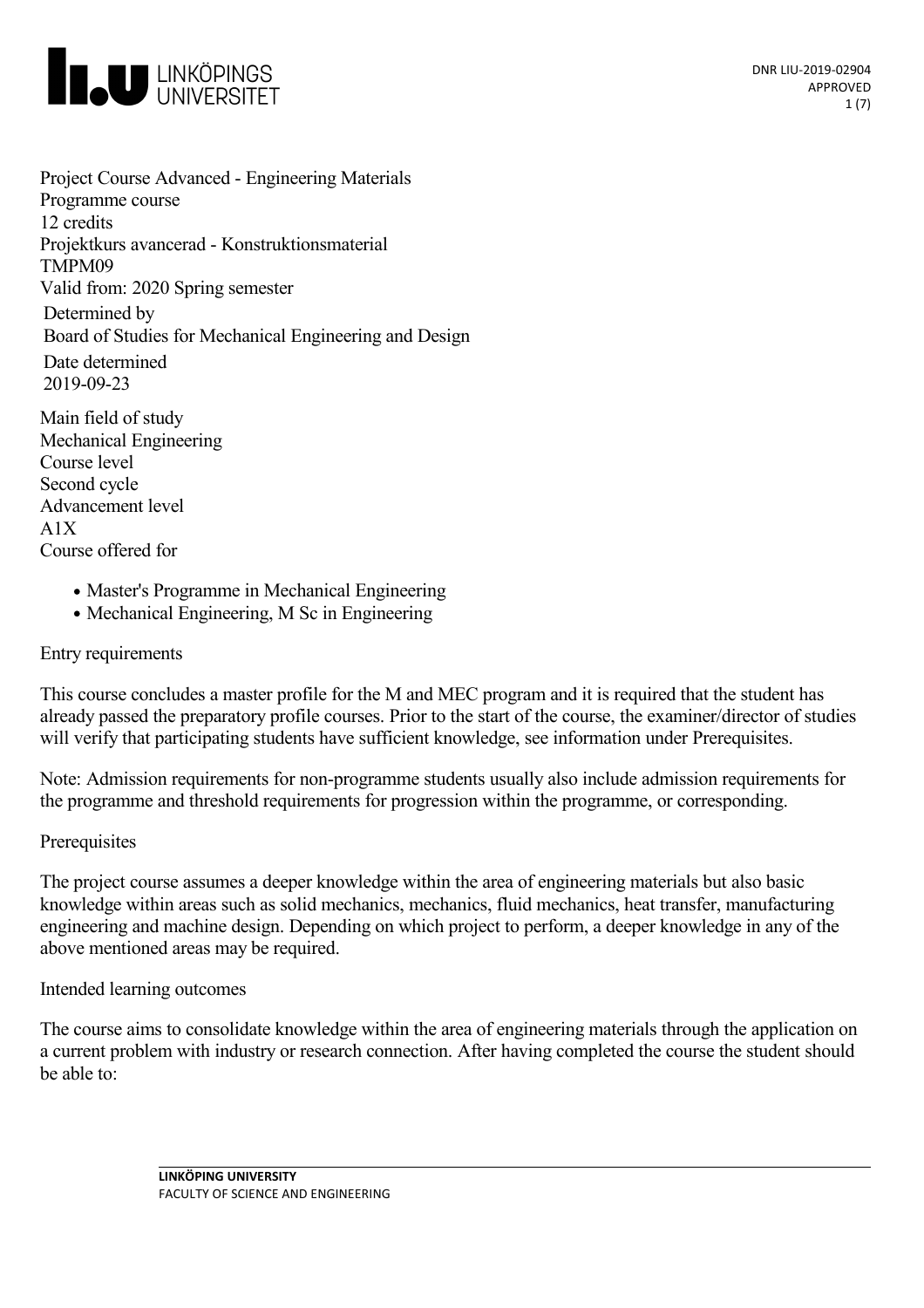- Identify, choose and apply relevant theoretical areas for a situation specific problem.
- Plan and realize an industrial and/or research related project within the area.
- Systematically integrate the knowledge acquired during their studies to run an engineering materials project.
- Utilize method and subject specific knowledge within the area of engineering materials.
- Create, analyze and evaluate technical solutions.
- Assimilate the contents of relevant literature and relate their work to it.

#### Course content

- The course is primarily composed of an industry or research related project.
- Investigation methodology, for example to formulate an approach to a problem and to analyze and draw conclusions.
- Deep studies within the areas of engineering materials which are relevant for the specific project.
- Report writing, oral presentation and opposition.

#### Teaching and working methods

The students are divided in smaller groups to perform their project. The project is run by the students in collaboration with the project owner and the students are expected to take a large responsibility to finalize the project. Since the course runs over the whole semester, a mid-term report should be handed in and presented orally half-way through the project. The project finishes with a written report and oral presentation. With the aim to practice a critical and constructive inspection of investigations and academic reports within the area of engineering materials each group shall review a reportwritten by another group.

In addition, collective seminars/laboratory works may be carried out within the course.

Examination PRA1 Project Work 12 credits U, 3, 4, 5 **Grades** Four-grade scale, LiU, U, 3, 4, 5 Department Institutionen för ekonomisk och industriell utveckling Director of Studies or equivalent Mikael Segersäll Examiner Mikael Segersäll Education components Preliminary scheduled hours: 0 h Recommended self-study hours: 320 h

## **Common rules**

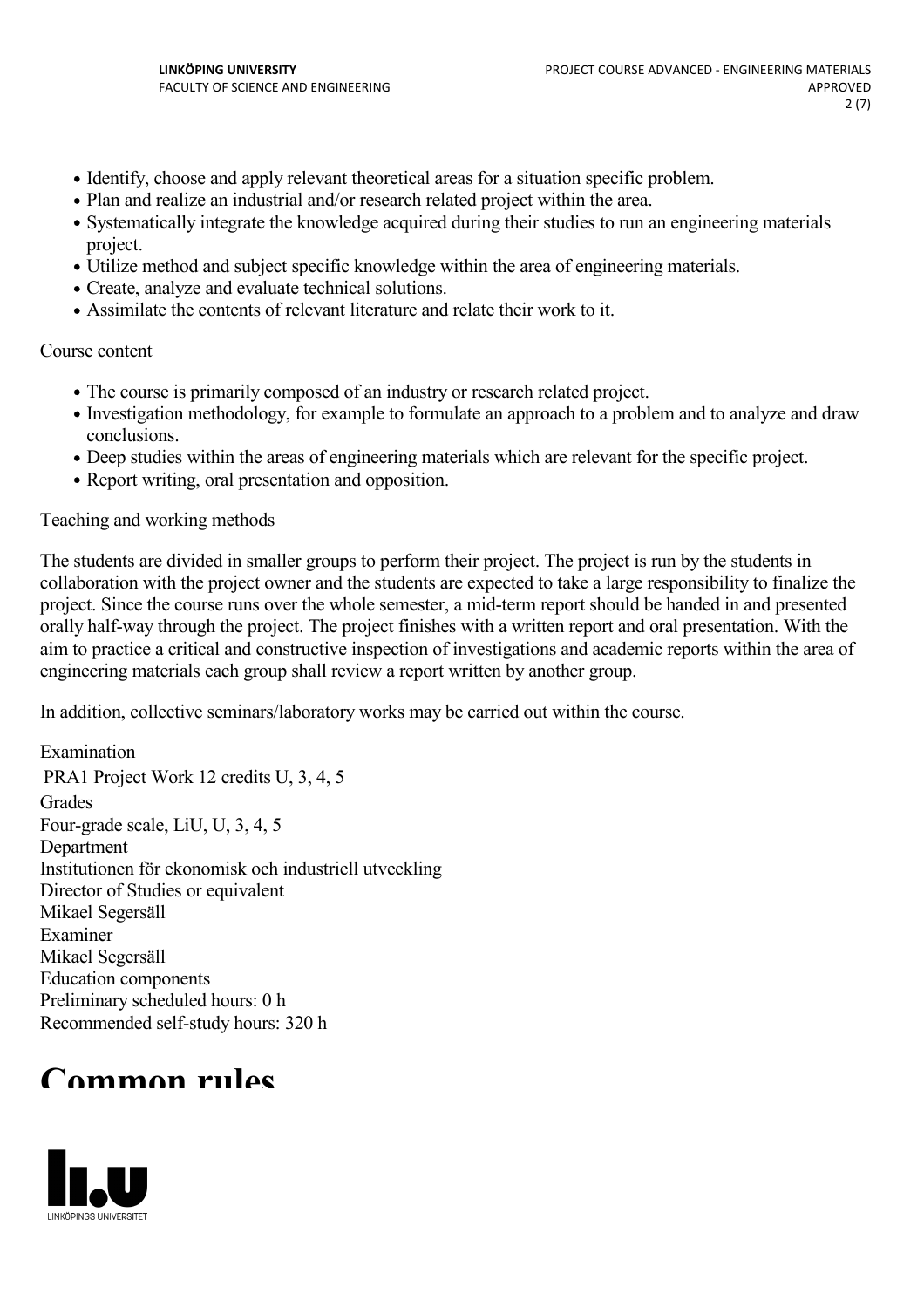**Common rules**

## **Course syllabus**

A syllabus must be established for each course. The syllabus specifies the aim and contents of the course, and the prior knowledge that a student must have in order to be able to benefit from the course.

# **Timetabling**

Courses are timetabled after a decision has been made for this course concerning its assignment to a timetable module.

### **Interrupting a course**

The vice-chancellor's decision concerning regulations for registration, deregistration and reporting results (Dnr LiU-2015-01241) states that interruptions in study are to be recorded in Ladok. Thus, all students who do not participate in a course for which they have registered must record the interruption, such that the registration on the course can be removed. Deregistration from a course is carried out using a web-based form: https://www.lith.liu.se/for-studenter/kurskomplettering?l=en.

## **Cancelled courses**

Courses with few participants (fewer than 10) may be cancelled or organised in a manner that differs from that stated in the course syllabus. The Dean is to deliberate and decide whether a course is to be cancelled or changed from the course syllabus.

### **Guidelines relating to examinations and examiners**

For details, see Guidelines for education and examination for first-cycle and second-cycle education at Linköping University, http://styrdokument.liu.se/Regelsamling/VisaBeslut/917592.

An examiner must be employed as a teacher at LiU according to the LiU Regulations for Appointments (https://styrdokument.liu.se/Regelsamling/VisaBeslut/622784). For courses in second-cycle, the following teachers can be appointed as examiner: Professor (including Adjunct and Visiting Professor), Associate Professor (including Adjunct), Senior Lecturer (including Adjunct and Visiting Senior Lecturer), Research Fellow, or Postdoc. For courses in first-cycle, Assistant Lecturer (including Adjunct and Visiting Assistant Lecturer) can also be appointed as examiner in addition to those listed for second-cycle courses. In exceptional cases, a Part-time Lecturer can also be appointed as an examiner at both first- and second cycle, see Delegation of authority for the Board of Faculty of Science and Engineering.

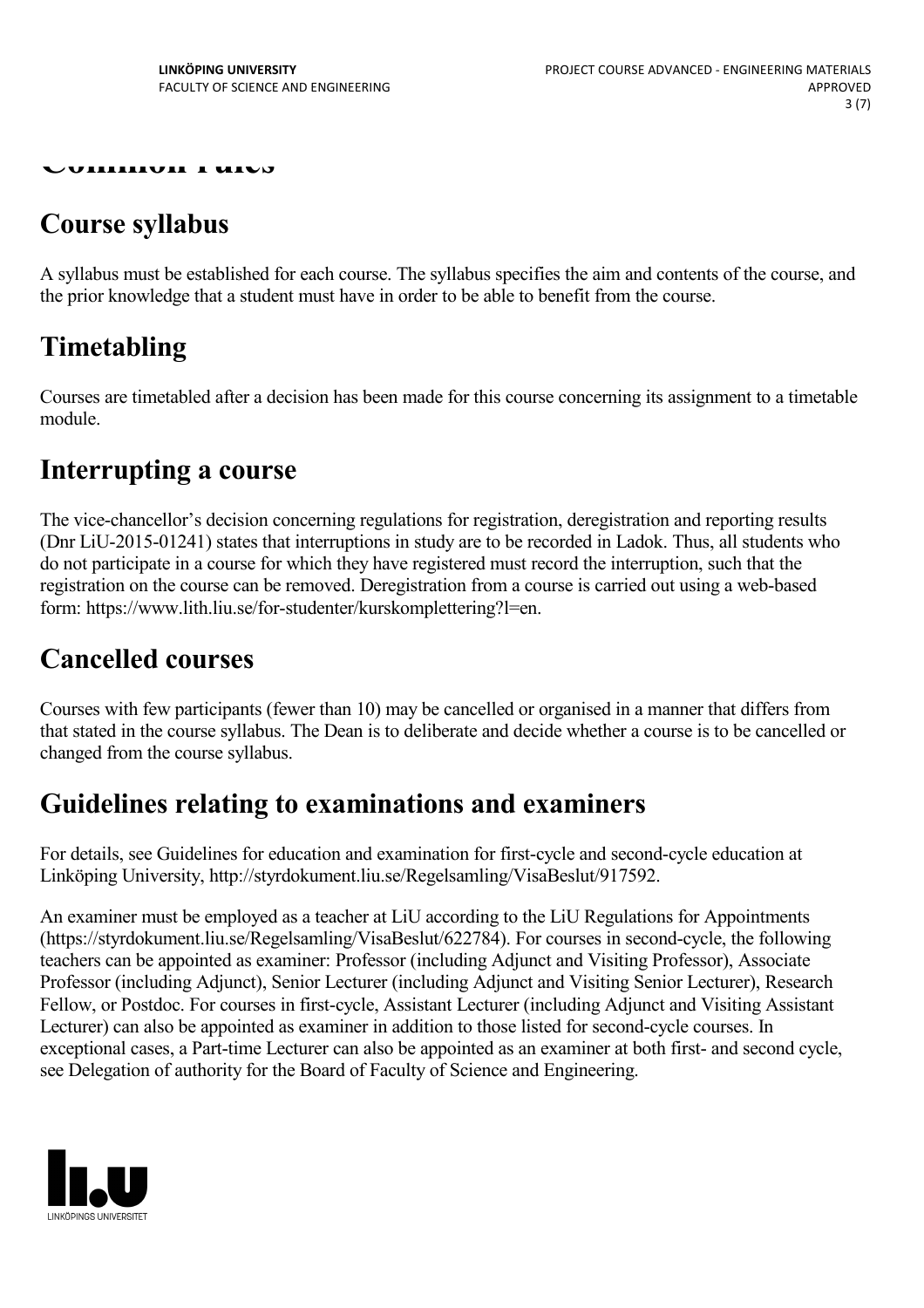# **Forms of examination**

### **Examination**

Written and oral examinations are held at least three times a year: once immediately after the end of the course, once in August, and once (usually) in one of the re-examination periods. Examinations held at other times are to follow a decision of the board of studies.

Principles for examination scheduling for courses that follow the study periods:

- courses given in VT1 are examined for the first time in March, with re-examination in June and August
- courses given in VT2 are examined for the first time in May, with re-examination in August and **October**
- courses given in HT1 are examined for the first time in October, with re-examination in January and August
- courses given in HT2 are examined for the first time in January, with re-examination in March and in August.

The examination schedule is based on the structure of timetable modules, but there may be deviations from this, mainly in the case of courses that are studied and examined for several programmes and in lower grades (i.e. 1 and 2).

Examinations for courses that the board of studies has decided are to be held in alternate years are held three times during the school year in which the course is given according to the principles stated above.

Examinations for courses that are cancelled or rescheduled such that they are not given in one or several years are held three times during the year that immediately follows the course, with examination scheduling that corresponds to the scheduling that was in force before the course was cancelled or rescheduled.

When a course is given for the last time, the regular examination and two re-examinations will be offered. Thereafter, examinations are phased out by offering three examinations during the following academic year at the same times as the examinations in any substitute course. If there is no substitute course, three examinations will be offered during re-examination periods during the following academic year. Other examination times are decided by the board of studies. In all cases above, the examination is also offered one more time during the academic year after the following, unless the board of studies decides otherwise.

If a course is given during several periods of the year (for programmes, or on different occasions for different programmes) the board or boards of studies determine together the scheduling and frequency of re examination occasions.

### **Registration for examination**

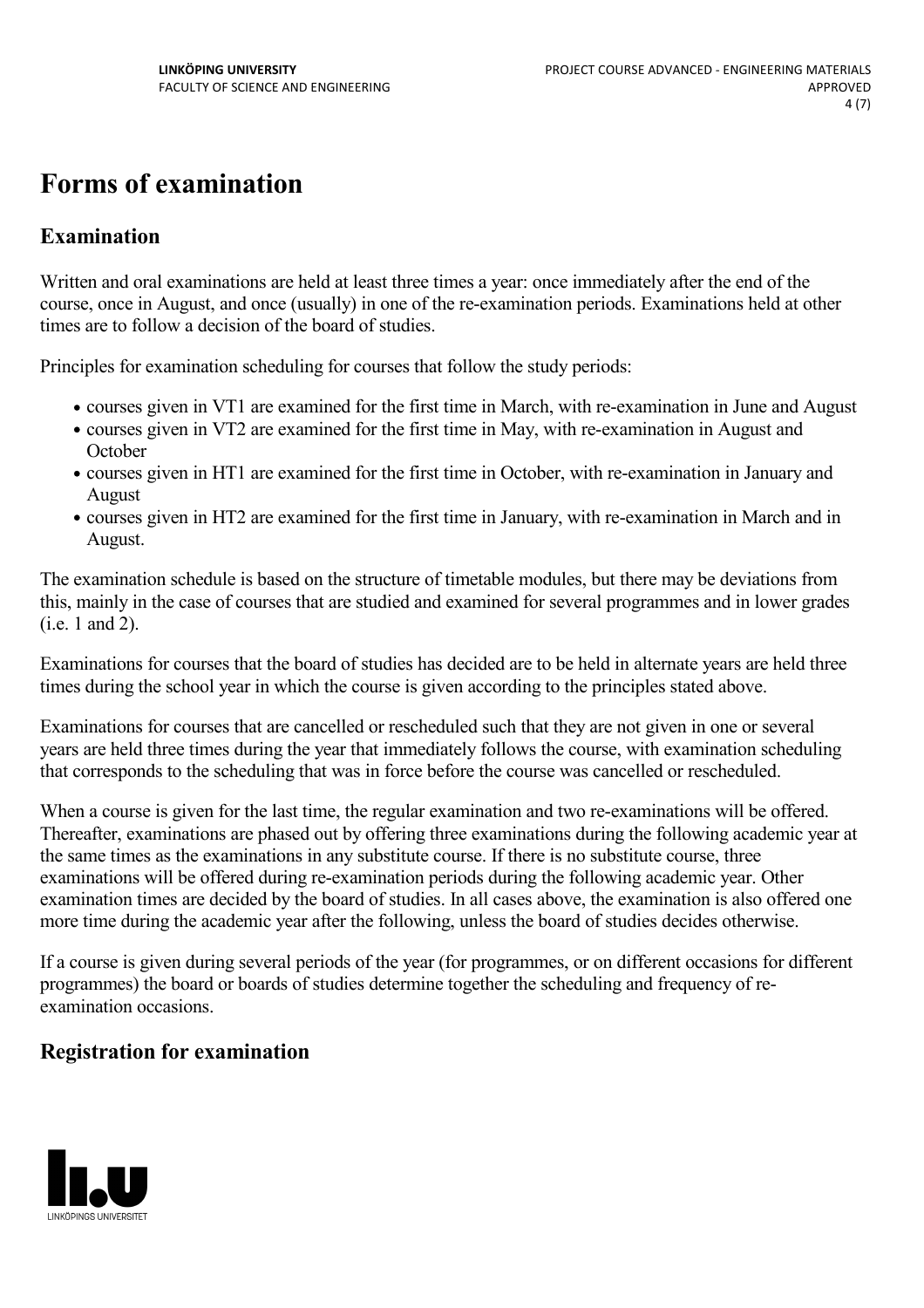In order to take an examination, a student must register in advance at the Student Portal during the registration period, which opens 30 days before the date of the examination and closes 10 days before it. Candidates are informed of the location of the examination by email, four days in advance. Students who have not registered for an examination run the risk of being refused admittance to the examination, if space is not available.

Symbols used in the examination registration system:

- \*\* denotes that the examination is being given for the penultimate time.
- \* denotes that the examination is being given for the last time.

#### **Code of conduct for students during examinations**

Details are given in a decision in the university's rule book: http://styrdokument.liu.se/Regelsamling/VisaBeslut/622682.

#### **Retakes for higher grade**

Students at the Institute of Technology at LiU have the right to retake written examinations and computer based examinations in an attempt to achieve a higher grade. This is valid for all examination components with code "TEN" and "DAT". The same right may not be exercised for other examination components, unless otherwise specified in the course syllabus.

A retake is not possible on courses that are included in an issued degree diploma.

#### **Retakes of other forms of examination**

Regulations concerning retakes of other forms of examination than written examinations and computer-based examinations are given in the LiU guidelines for examinations and examiners, http://styrdokument.liu.se/Regelsamling/VisaBeslut/917592.

#### **Plagiarism**

For examinations that involve the writing of reports, in cases in which it can be assumed that the student has had access to other sources (such as during project work, writing essays, etc.), the material submitted must be prepared in accordance with principles for acceptable practice when referring to sources (references or quotations for which the source is specified) when the text, images, ideas, data, etc. of other people are used. It is also to be made clear whether the author has reused his or her own text, images, ideas, data, etc. from previous examinations, such as degree projects, project reports, etc. (this is sometimes known as "self plagiarism").

A failure to specify such sources may be regarded as attempted deception during examination.

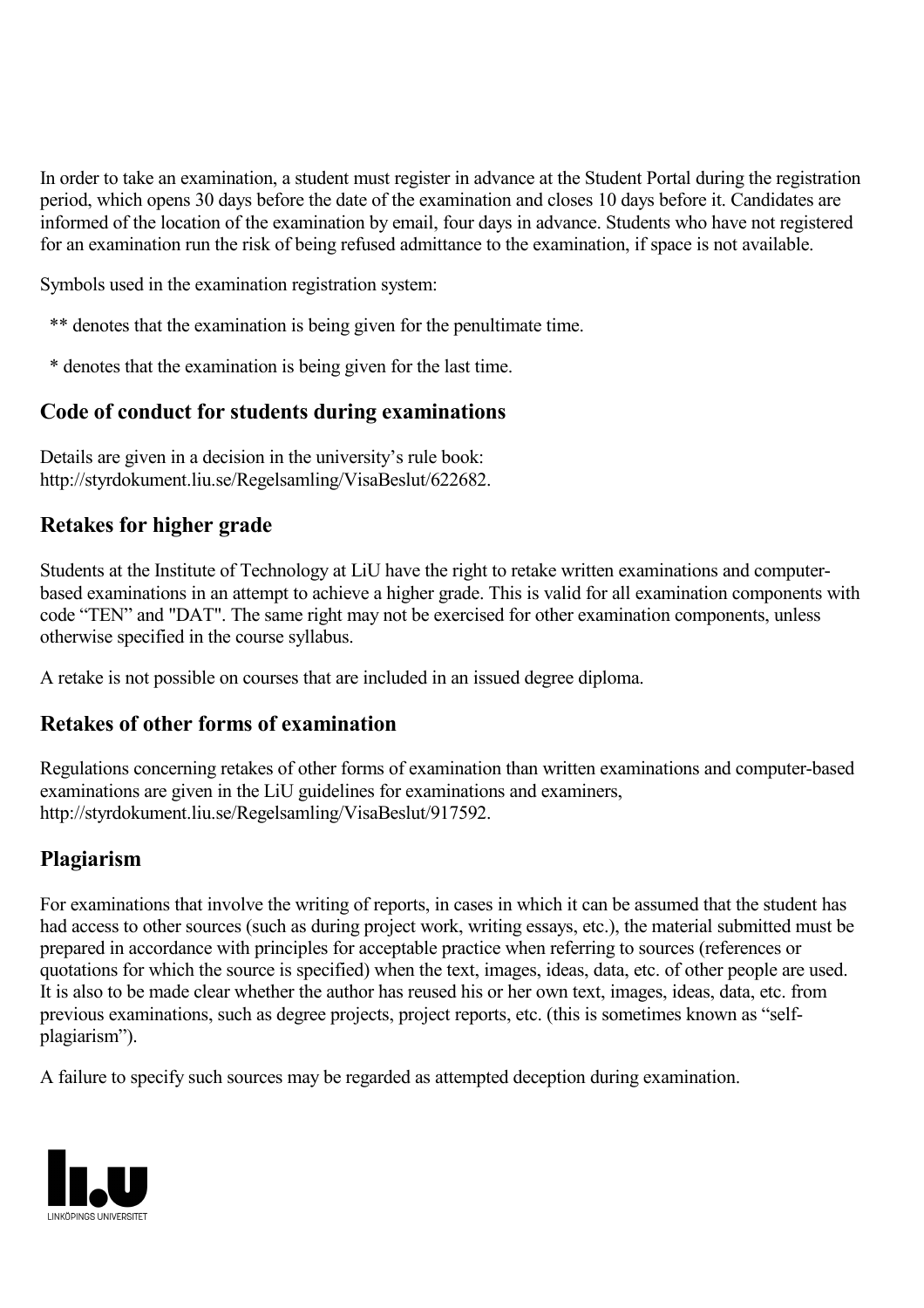#### **Attempts to cheat**

In the event of a suspected attempt by a student to cheat during an examination, or when study performance is to be assessed as specified in Chapter 10 of the Higher Education Ordinance, the examiner is to report this to the disciplinary board of the university. Possible consequences for the student are suspension from study and a formal warning. More information is available at https://www.student.liu.se/studenttjanster/lagar-reglerrattigheter?l=en.

### **Grades**

The grades that are preferably to be used are Fail (U), Pass (3), Pass not without distinction (4) and Pass with distinction  $(5)$ .

- 1. Grades U, 3, 4, 5 are to be awarded for courses that have written examinations.
- 2. Grades Fail (U) and Pass (G) may be awarded for courses with a large degree of practical components such as laboratory work, project work and group work.
- 3. Grades Fail (U) and Pass (G) are to be used for degree projects and other independent work.

### **Examination components**

- 1. Grades U, 3, 4, 5 are to be awarded for written examinations (TEN).
- 2. Examination components for which the grades Fail (U) and Pass (G) may be awarded are laboratory work (LAB), project work (PRA), preparatory written examination (KTR), oral examination (MUN), computer-based examination (DAT), home assignment (HEM), and assignment (UPG).
- 3. Students receive grades either Fail (U) or Pass (G) for other examination components in which the examination criteria are satisfied principally through active attendance such as other examination (ANN), tutorial group (BAS) or examination item (MOM).
- 4. Grades Fail (U) and Pass (G) are to be used for the examination components Opposition (OPPO) and Attendance at thesis presentation (AUSK) (i.e. part of the degree project).

For mandatory components, the following applies: If special circumstances prevail, and if it is possible with consideration of the nature of the compulsory component, the examiner may decide to replace the compulsory component with another equivalent component. (In accordance with the LiU Guidelines for education and examination for first-cycle and second-cycle education at Linköping University, http://styrdokument.liu.se/Regelsamling/VisaBeslut/917592).

For written examinations, the following applies: If the LiU coordinator for students with disabilities has granted a student the right to an adapted examination for a written examination in an examination hall, the student has the right to it. If the coordinator has instead recommended for the student an adapted examination or alternative form of examination, the examiner may grant this if the examiner assesses that it is possible, based on consideration of the course objectives. (In accordance with the LiU Guidelines for education and